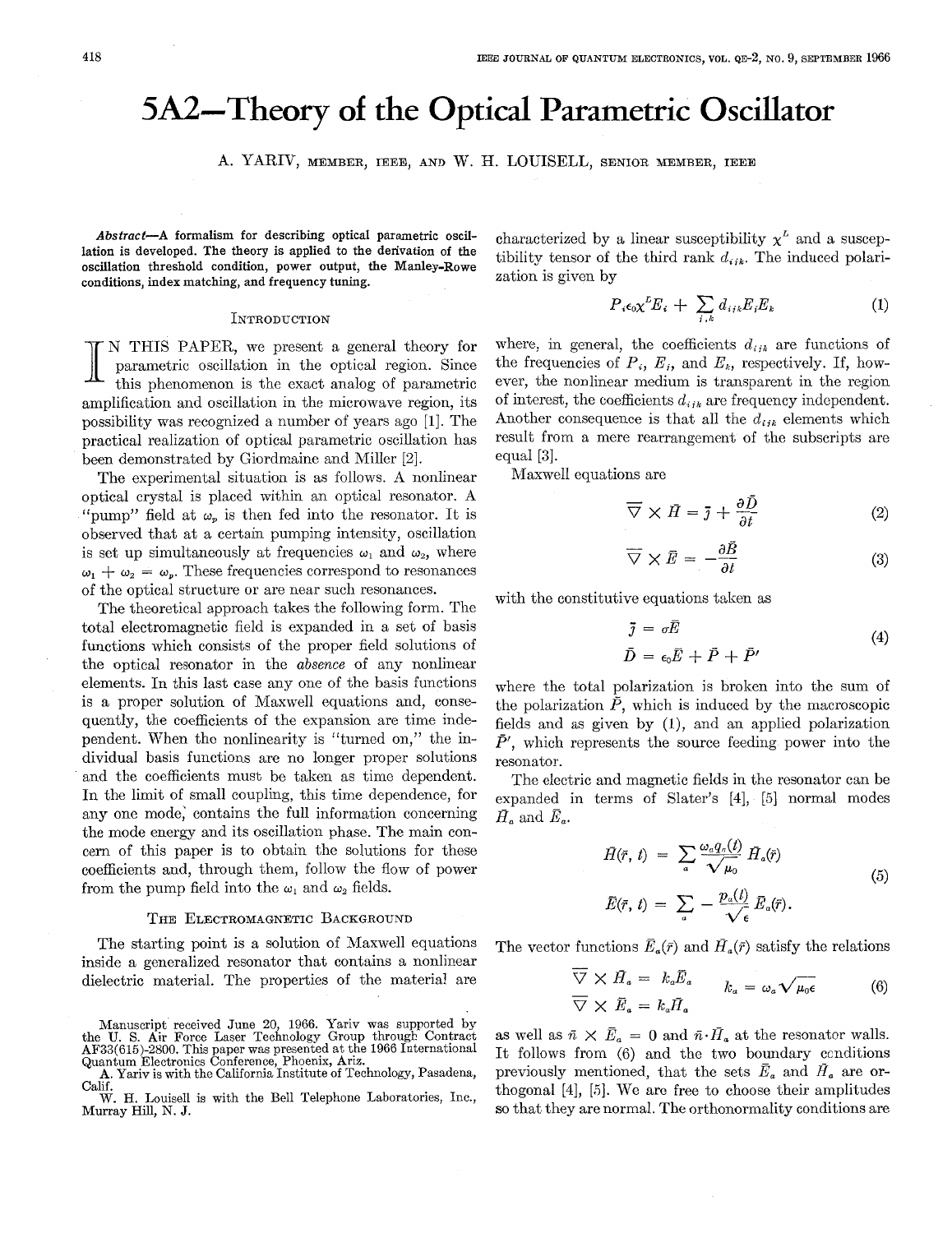$$
\int_{V} \overline{E}_{a} \cdot \overline{E}_{b} dv = \delta_{ab}
$$
\n
$$
\int_{V} \overline{H}_{a} \cdot \overline{H}_{b} dv = \delta_{ab}
$$
\n(7)

where the integration extends over the whole resonator volume. Substituting (5) into *(2)* and taking the ith component leads to

$$
\sum_{a} \frac{\omega_a q_a k_a}{\sqrt{\mu_0}} E_{ai} = -\sum_{a} \frac{\sigma}{\sqrt{\epsilon}} p_a E_{ai} - \epsilon_0 (1 + \chi^L) \sum_{a} \frac{\dot{p}_a}{\sqrt{\epsilon}} E_{ai}
$$

$$
+ \frac{\partial P_i'}{\partial t} + \sum_{i, k, a, b} \frac{d_{ijk}}{\sqrt{\epsilon}} \frac{\partial}{\partial t} (p_a p_b) E_{ai} E_{bk} \qquad (8)
$$

while from **(3)** and (5) we obtain

$$
- \sum_{a} \frac{p_{a}k_{a}}{\sqrt{\epsilon}} H_{ai} = -\mu_{0} \sum_{a} \frac{\omega_{a}q_{a}}{\sqrt{\mu_{0}}} H_{ai}. \qquad (9)
$$

Next, we multiply each term in  $(8)$  by  $E_{\epsilon i}$  and sum over  $i(= 1, 2, 3)$ . Using (7) and recalling that  $\epsilon_0(1 + \chi^2) = \epsilon$ , we obtain

$$
\frac{dp_c}{dt} = -\omega_c^2 q_c - \frac{\sigma}{\epsilon} p_c + \sum_{i,j,k,a,b} \frac{d_{ijk}}{\epsilon^{3/2}}
$$

$$
\int E_{ci} E_{ai} E_{bk} dv \frac{\partial}{\partial t} (p_a p_b) + \frac{1}{\sqrt{\epsilon}} \int \bar{E}_c \cdot \frac{\partial \bar{P}'}{\partial t} dv. \tag{10}
$$

Multiplying (9) by  $H_{ci}$  and summing gives

$$
\frac{dq_e}{dt} = p_e. \tag{11}
$$

Equations (10) and (11) are the equations of motion for the mode variables  $p_c$  and  $q_c$ .

## NORMAL MODES

Rather than carry out the analysis in terms of *p,* and *qc,* we introduce the normal mode variables *a,* and *a:*  which are defined as **EXECUTE:** NORMAL MODES<br>an carry out the analysis<br>duce the normal mode<br>fined as<br> $a_e = \frac{i}{\sqrt{2\omega_e}} (p_e - i\omega_e q_e),$ 

$$
a_{c} = \frac{i}{\sqrt{2\omega_{c}}}(p_{c} - i\omega_{c}q_{c}),
$$
  
\n
$$
a_{c}^{*} = \text{complex conjugate of } q
$$
 (12)

 $a_e^* =$  complex conjugate of  $a_e$ .

The expressions for *qc* and *p,* become

$$
q_{c} = \frac{1}{\sqrt{2\omega_{c}}}(a_{c}^{*} + a_{c}), \qquad p_{c} = i\sqrt{\frac{\omega_{c}}{2}}(a_{c}^{*} - a_{c}). \qquad (13)
$$

The advantages of using the normal modes  $a_c$  and  $a_c^*$  rather than  $p_e$  and  $q_e$  have been discussed previously [5], [6].

The total energy stored in the electromagnetic field is

$$
E = \mu \int \vec{H} \cdot \vec{H} \, dv + \epsilon \int \vec{E} \cdot \vec{E} \, dv
$$
  
=  $\frac{1}{2} \sum_{c} (p_c^2 + \omega_c^2 q_c^2)$  (14)

where use has been made of (5) and (7). The energy  $U_e$ in a single mode  $\frac{1}{2}(p_e^2 + \omega_e^2 q_e^2)$  can also be expressed, using  $(13)$ , as

$$
U_c = \frac{1}{2}(p_c^2 + \omega_c^2 q_c^2) = \omega_c a_c^* a_c.
$$
 (15)

Since the energy of a photon is  $\hbar \omega_c$ ,  $a^* a_c$  is proportional to the number of photons in the mode *c.* 

Using (13), we can transform the equations of motion (10) and (11) to a form containing the variables  $a_c$  and  $a_c^*$ .

$$
\frac{da_c}{dt} = -i\omega_c a_c + \frac{\omega_c}{2Q_c} (a_c^* - a_c) - i \sum_{i,j,k,a,b} \sqrt{\frac{\omega_a \omega_b}{2\omega_c}} \frac{d_{ijk}}{\epsilon^{3/2}}
$$

$$
\int E_{\epsilon i} E_{aj} E_{bk} \, dv \frac{\partial}{\partial t} (a_a^* - a_a)(a_b^* - a_b)
$$

$$
+ \frac{i}{\sqrt{2\omega_c}} \int \frac{\bar{E}_c}{\sqrt{\epsilon}} \cdot \frac{\partial \bar{P}'}{\partial t} \, dv \qquad (16)
$$

$$
\frac{da_c^*}{dt} = \left(\frac{da_c}{dt}\right)^*.
$$

Next we define normal field variables  $A_c(t)$  and  $A_c^*(t)$  by

$$
a_c(t) = e^{-i\omega_c t} A_c(t), \qquad a_c^*(t) = e^{i\omega_c t} A_c^*(t). \qquad (17)
$$

It is clear, from (16), that when  $d_{ijk} = 0$  and  $\bar{P}' = 0$ , *A<sub>c</sub>***(***t***) = const.** *e***<sup>-(** $\omega_e/2Q_e$ **)'. We will assume that the coupling is sufficiently small so that**  $\frac{dA_e}{dt} \ll \omega_e A_e$  **(18)**</sup> is sufficiently small so that

$$
\frac{dA_c}{dt} \ll \omega_c A_c \tag{18}
$$

for which case we may replace

$$
\frac{\partial}{\partial t}(a_a^* - a_a) \quad \text{by} \quad i\omega_a(a_a^* + a_a)
$$

and

$$
\frac{\partial}{\partial t}(a_{b}^{*}-a_{b}) \text{ by } i\omega_{b}(a_{b}^{*}+a_{b}). \qquad (19)
$$

With these adiabatic approximations, the equations of motion (16) become

$$
\frac{da_{\epsilon}}{dt} = -i\omega_{\epsilon}a_{\epsilon} - \frac{\omega_{\epsilon}}{2Q_{\epsilon}}(a_{\epsilon} - a^*) + \sum_{i,j,k,a,b} \sqrt{\frac{\omega_{\alpha}\omega_{b}}{2\omega_{\epsilon}}}\frac{d_{ijk}}{\epsilon^{3/2}}
$$

$$
\cdot \int E_{\epsilon i}E_{ai}E_{bk} dv[\omega_{b}(a^*_{a} - a_{a})(a^*_{b} + a_{b}) + \omega_{a}(a^*_{a} + a_{a})(a^*_{b} - a_{b})] + \frac{i}{\sqrt{2\omega_{\epsilon}}} \int \frac{\bar{E}_{\epsilon}}{\sqrt{\epsilon}} \cdot \frac{\partial \bar{P}'}{\partial t} dv \tag{20}
$$

and

 $\epsilon$ 

$$
\frac{da_{\epsilon}^{*}}{dt} = i\omega_{c}a_{c}^{*} - \frac{\omega_{c}}{2Q_{c}}\left(a_{c}^{*} - a_{c}\right) - \sum_{i,j,k,a,b} \sqrt{\frac{\omega_{a}\omega_{b}}{2\omega_{c}}}\frac{d_{ijk}^{*}}{\epsilon^{3/2}}
$$
\n
$$
\cdot \int E_{ci}E_{aj}E_{bk}\,dv[\omega_{b}(a_{a}^{*} - a_{a})(a_{b}^{*} + a_{b}) + \omega_{a}(a_{a}^{*} - a_{a})(a_{b}^{*} - a_{b})] - \frac{i}{\sqrt{2\omega_{c}}} \int \frac{\bar{E}_{c}}{\sqrt{\epsilon}}\cdot\frac{\partial \bar{P}'}{\partial t}dv\,\,(21)
$$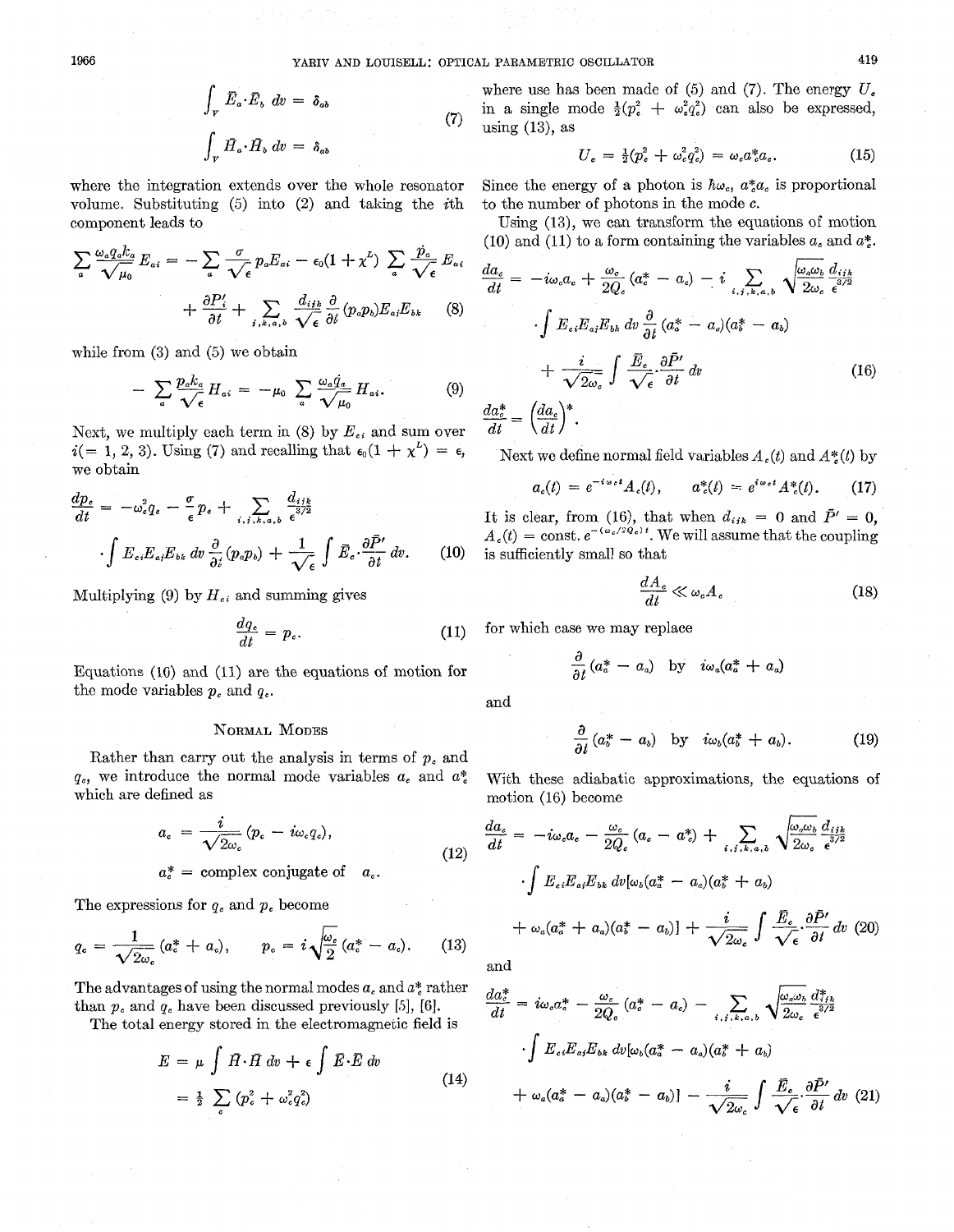where  $\sigma/\epsilon = \omega_c/2Q_c$  is the decay rate for the field variables of mode **e.** These are the general working equations. They can be employed to obtain the differential equations which apply to special cases. In the next section we use them to obtain the equations describing the parametric oscillator.

### THE PARAMETRIC OSCILLATOR EQUATIONS

Let us assume that the interactions are limited to three modes only, by means to be described shortly. Let these modes be denoted by the subscripts I, *2,* and *p,*  and let their respective frequencies be  $\omega_1$ ,  $\omega_2$ , and  $\omega$ . We shall refer to modes 1, 2, and *p* as the signal, idler, and pump modes, respectively. Furthermore, we shall assume that mode  $p$  (the pump) is driven by the polarization source so that

$$
\bar{P}'(\bar{r}, t) = \bar{P}'(\bar{r}) \sin \omega t \tag{22}
$$

represents the *applied* polarization. If we consider the equation of motion for  $a_1$ , i.e., (20) with  $c = 1$ , we notice that for the case of no coupling  $(d_{ijk} = 0)$ , the solution is of the form  $a_1(t) = a_1(0)e^{-i\omega_1 t}e^{-(\omega_1/2Q_1)t}$ . It follows that for the case of weak coupling the only cumulative contribution to *da,/dt* comes from terms on the right side of (20) whose oscillatory factor is  $e^{-i\omega_1 t}$ . The contributions from terms with frequencies considerably different from  $\omega_1$  oscillate at a rate equal to the difference in frequencies, thus averaging out to zero in time spans that are long compared to the optical beat periods. If the free (i.e., no coupling) resonance frequencies satisfy the condition

$$
\omega = \omega_1 + \omega_2 \tag{23}
$$

then the product

$$
a_2^* a_p = A_2^*(t) A_p(t) e^{i(\omega_2 - \omega)t} = A_2^*(t) A_p(t) e^{-i\omega_1 t}
$$

.on the right side of (20) satisfies the synchronism condition. Assuming that this happens for no other pair of modes, the equation for  $a_1(t)$  can be written as

$$
\frac{da_1}{dt} = -i\omega_1 a_1 - \frac{\omega_1}{2Q_1} a_1 + \sum_{i,i,k} \sqrt{\frac{\omega \omega_2}{2\omega_1}} \frac{d_{ijk}}{\epsilon^{3/2}}
$$

$$
\int E_{1i} E_{2j} E_{pk} dv 2(\omega - \omega_2) a_2^* a_p \qquad (24a)
$$

and similarly

$$
\frac{da_2^*}{dt} = i\omega_2 a_2^* - \frac{\omega_2}{2Q_2} a_2^* - \sum_{i,j,k} \sqrt{\frac{\omega \omega_1}{2\omega_2}} \frac{d_{ijk}}{\epsilon^{3/2}}
$$

$$
\int E_{2i} E_{1i} E_{pk} dv 2(-\omega + \omega_1) a_1 a_p^* \qquad (24b)
$$

$$
\frac{da_p}{dt} = -i\omega a_p - \frac{\omega}{2Q_p} a_p + \sum_{i,i,k} \sqrt{\frac{\omega_i \omega_2}{2\omega}} \frac{d_{ijk}}{\epsilon^{3/2}} \int E_{pi} E_{1i} E_{2k} dv
$$

$$
\cdot 2(-\omega_1 - \omega_2) a_1 a_2 + \frac{i \sqrt{\omega}}{2 \sqrt{2\epsilon}} \int \bar{E}_p \cdot \bar{P}_p dv e^{-i\omega t}.
$$
(24c)

Using *(23),* these equations are finally written as

$$
\frac{da_1}{dt} = -i\omega_1 a_1 - \frac{\omega_1}{2Q_1} a_1 + \sum_{i,j,k} \sqrt{2\omega_1 \omega_1 \omega} \frac{d_{ijk}}{\epsilon^{3/2}} \cdot \int E_{1i} E_{2j} E_{pk} dv \ a^*_{2} a_{p}
$$
 (25)

$$
\frac{da_2^*}{dt} = i\omega_2 a_2^* - \frac{\omega_2}{2Q_2} a_2^* a_2^* + \sum_{i,j,k} \sqrt{2\omega_1 \omega_2 \omega} \frac{d_{ijk}}{\epsilon^{3/2}}
$$

$$
\cdot \int E_{2i} E_{1j} E_{pk} dv a_1 a_p^* \qquad (26)
$$

$$
\frac{da_p}{dt} = -i\omega a_p - \frac{\omega a_p}{2Q_p} - \sum_{i,j,k} \sqrt{2\omega_i \omega_2 \omega} \frac{d_{ijk}}{\epsilon^{3/2}}
$$

$$
\int E_{pi} E_{1j} E_{2k} dv a_1 a_2 + \frac{i\sqrt{\omega}}{2\sqrt{2}} \int \frac{\bar{E}_p \cdot \bar{P}'}{\sqrt{\epsilon}} dv e^{-i\omega t}.
$$
(27)

Equation (25) can be simplified further by taking advantage of the symmetry condition  $d_{ijk} = d_{jik} = d_{ikj}$ .  $d_{kij} = d_{jki} = d_{kji}$  which was previously discussed. Consider, for example, the summation in *(25).* If we interchange *i* and *j,* we obtain

$$
\sum_{i,i,k} d_{iik} \int E_{1i} E_{2i} E_{pk} dv,
$$

which is equal to the corresponding summation in (26) since  $d_{ijk} = d_{ijk}$ . The same argument can be used to show that the summation in (27) is equal to those of the first two. We can consequently define a single parameter  $\kappa$  as

$$
\kappa = \sum_{i,j,k} \sqrt{2\omega_1 \omega_2 \omega} \frac{d_{ijk}}{\epsilon^{3/2}} \int E_{1i} E_{2i} E_{pk} dv \qquad (28)
$$

to replace the triply-summed factors in  $(25)$ . If, in addi-

tion, we define the pumping parameter 
$$
\lambda_p
$$
 as  

$$
\lambda_p = \frac{1}{2} \sqrt{\frac{\omega}{2\epsilon}} \int \bar{E}_p(\vec{r}) \cdot \bar{P}'(\vec{r}) dv,
$$
(29)

we can rewrite  $(25)$ ,  $(26)$ , and  $(27)$  as

$$
\begin{aligned}\n\frac{da_1}{dt} &= -i\omega_1 a_1 - \frac{\omega_1}{2Q_1} a_1 + \kappa a_2^* a_p \\
\frac{da_2^*}{dt} &= i\omega_2 a_2^* - \frac{\omega_2}{2Q_2} a_2^* + \kappa a_1 a_p^* \\
\frac{da_p}{dt} &= -i\omega_p a_p - \frac{\omega}{2Q_p} a_p - \kappa a_1 a_2 + i\lambda_p e^{-i\omega t}\n\end{aligned}
$$

together with their complex conjugates.

we have

that with then complex conjugates.  
\nin terms of the adiabatic variables 
$$
A_i(t) = a_i(t)e^{i\omega_i t}
$$
,  
\nhave  
\n
$$
\frac{dA_1}{dt} = -\frac{\gamma_1}{2} A_1 + \kappa A_2^* A_2
$$
\n
$$
\frac{dA_2^*}{dt} = -\frac{\gamma_2}{2} A_2^* + \kappa A_1 A_2^*
$$
\n(30)\n
$$
\frac{dA_p}{dt} = -\frac{\gamma_p}{2} A_p - \kappa A_1 A_2 + i \lambda_p
$$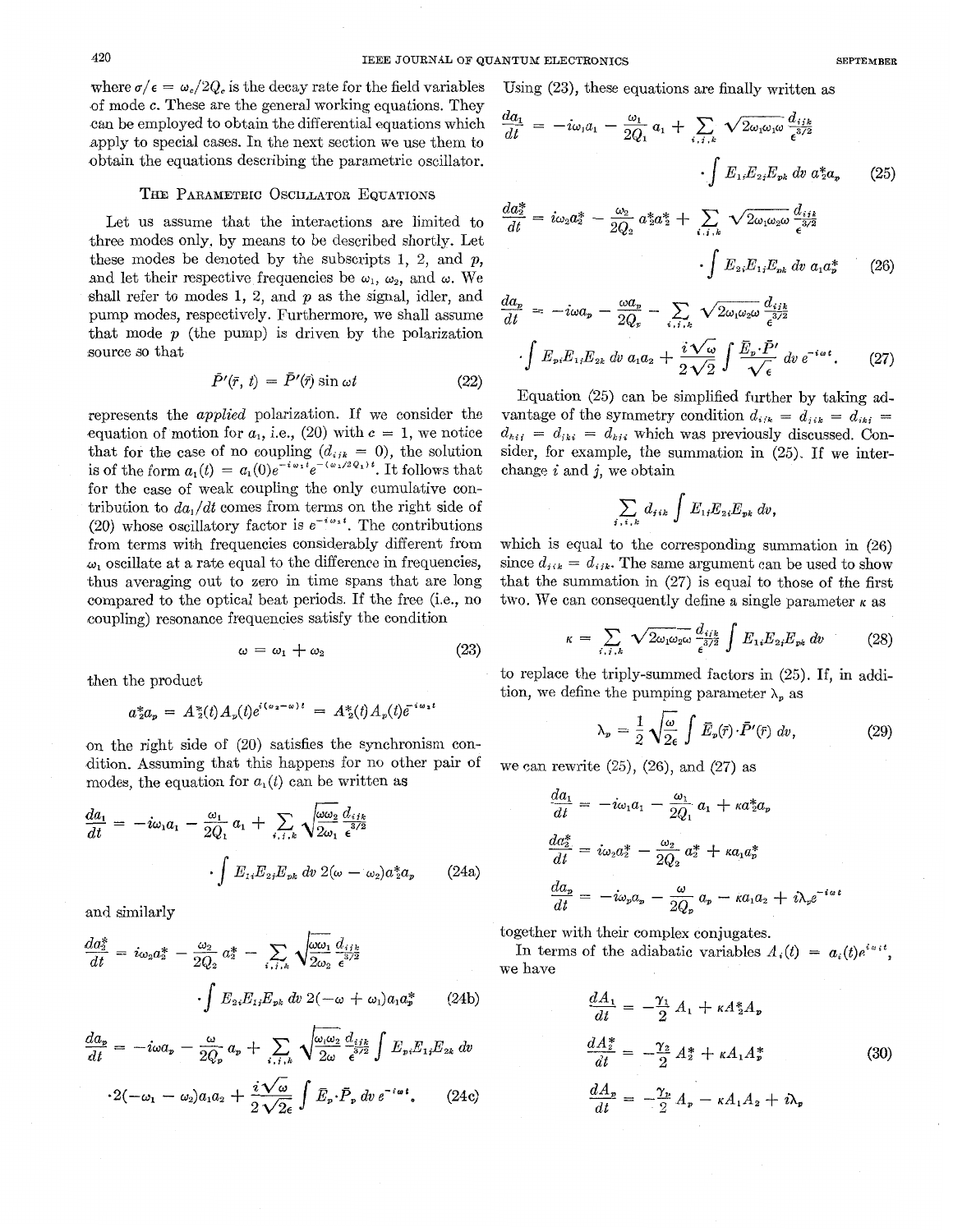and their complex conjugates. The decay rate  $\gamma_i$  is defined as  $\gamma_i = \omega_i/Q_i$ , and is equal to the reciprocal decay time constant for the mode *j*. The  $\gamma$ , parameters account not so much for the losses in the medium as for the fact that the external coupling (i.e., reflector transmittances) is different for the three frequencies.

Equations **(30)** are the main result of the preceding section and constitute the starting point for the following analysis.

Before proceeding with the solutions of **(30),** it may be worthwhile to comment on the role of the pumping parameter  $\lambda_n$ . If  $\lambda_n = 0$ , no steady-state oscillation can exist and the energy in the three modes decays with time.

As  $\lambda_p$  is increased from zero, the steady-state solutions of (30) are  $A_1 = A_2 = 0$  and  $A_n = 2iQ_n\lambda_n/\omega$ . We shall refer to this region as "below threshold." In this region the pump field is proportional to the pump parameter  $\lambda_n$ , while the signal and idler modes are not excited.

By increasing  $\lambda_p$  (and  $A_p$ ) we reach a point at which a steady-state oscillation at  $\omega_1$  and  $\omega_2$  becomes possible. To find the necessary value of  $A_p$ , we set  $dA_l/dt = dA_2/dt = 0$ in **(30).** This gives

$$
|A_p|_{th}^2 = \frac{\omega_1 \omega_2}{4\kappa^2 Q_1 Q_2} = \frac{\gamma_1 \gamma_2}{4\kappa^2} \tag{31}
$$

for the threshold (start oscillation) value of  $|A_n|^2$ . Exactly at threshold  $A_1 = A_2 = 0$ , so that from the last equation of (30) (with  $dA<sub>p</sub>/dt = 0$ ) and (31), we obtain

$$
|\lambda_p|_{th}^2 = \frac{\gamma_1 \gamma_2 \gamma_p^2}{16\kappa^2} \tag{32}
$$

for the (squared) pumping parameter at threshold.

As the pumping is increased above the threshold value as given by  $(32)$ ,  $A<sub>p</sub>$  can no longer increase with it. This is due to the fact that no steady-state solution for  $A_1$  and  $A_2$  is possible if  $|A_n|^2$  exceeds its threshold value as given by **(31).** The last equation of **(30)** shows that this "clamping" of  $A_p$  in the face of an increasing  $\lambda_p$  is only possible if the product  $\kappa A_1 A_2$  "picks up the slack." The increase in pumping above threshold is thus seen to give rise to an oscillation at  $\omega_1$  and  $\omega_2$ , with no further increase in the intensity of the pump mode. This is the equivalent of gain saturation in a laser oscillator, where the population inversion, and hence, the gain, is proportional to the pumping rate below threshold but "saturates" once threshold is exceeded. Further increases in the pumping power give rise to higher oscillation (and power output) level.

It is evident that a description of the saturation (above threshold) behavior of the parametric optical oscillator depends on the use of separate parameters for describing the pump field  $(A_p)$  and the pumping intensity  $(\lambda_p)$ . Analyses which employ only *A,* (or some suitable equivalent thereof) can still be used to derive the threshold conditions. This bas been done by a number of authors.

#### THE POWER RELATIONS

From **(30)** we can obtain explicit expressions for the power output at the signal frequency  $\omega_1$  and the idler  $\omega_2$ . Since the stored energy in the *i*th mode is  $\omega_i a_i a_i^* = \omega_i A_i A_i^*$ , the total power output is  $P_i = \omega_i A_i A_i^* (\omega_i/Q_i)$ , or using  $\gamma_i = \omega_i/Q_i$ 

$$
P_i = \gamma_i \omega_i A_i^* A_i. \tag{34}
$$

From the last equation of (30), with  $d/dt = 0$ , we obtain

$$
-\frac{\gamma_p}{2}A_p - \kappa A_1 A_2 + i\lambda_p = 0 \qquad (35)
$$

and multiplying the first equation of (30) with  $d/dt = 0$ by  $A_2$ ,

$$
\frac{\gamma_1}{2}A_1 A_2 = \kappa |A_2|^2 A_p. \tag{36}
$$

Combining the last two equations leads to

$$
A_{p} = \frac{2i\lambda_{p}}{\gamma_{p} + \frac{4\kappa^{2}}{\gamma_{1}} |A_{2}|^{2}}.
$$
 (37)

Repeating this procedure with the second equation of (30) gives

$$
A_p^* = \frac{-2i\lambda_p}{\gamma_p + \frac{4\kappa^2}{\gamma_p} |A_1|^2}.
$$
 (38)

Equations (38) and (37) are compatible only if  $\gamma_1 |A_1|^2$  =  $\gamma_2$   $|A_2|^2$ , or, using (34), when

$$
\frac{P_1}{\omega_1} = \frac{P_2}{\omega_2} \tag{39}
$$

so that the number per second of photons generated at  $\omega_1$  is equal to that generated at  $\omega_2$ . This is true regardless of the respective losses. The losses do, however, determine the magnitude of the power at  $\omega_1$  (and  $\omega_2$ ). Equations **(39)** were first derived by Manley and Rowe [7]. Viewed from the quantum mechanical point of view, **(39)** reflects the fact that the parametric process can be described as a scattering event in which a pump photon of energy *hw*  is "annihilated" while, simultaneously, two photons-one at  $\omega_1$ , the other at  $\omega_2$ —are created. Conservation of energy dictates that  $\omega = \omega_1 + \omega_2$ , while the basic nature of the scattering guarantees that the number of photons created or annihilated at each of the three frequencies are equal [8].

To obtain an expression for *P,,* we equate the value of  $A_p A_p^*$  as given by (38) to the threshold value (31). The resulting equality is then solved for  $A_1A_1^*$  with the result

$$
\frac{P_1}{\omega_1} = \gamma_1 |A_1|^2 = \sqrt{\gamma_1 \gamma_2} \frac{\lambda_p}{\kappa} - \frac{\gamma_1 \gamma_2 \gamma_p}{4 \kappa^2}
$$
 (40)

which, of course, is only valid when  $\sqrt{\gamma_1 \gamma_2} \lambda_p / \kappa \ge \gamma_1 \gamma_2 \gamma_p / 4 \kappa^2$ , i.e., above threshold.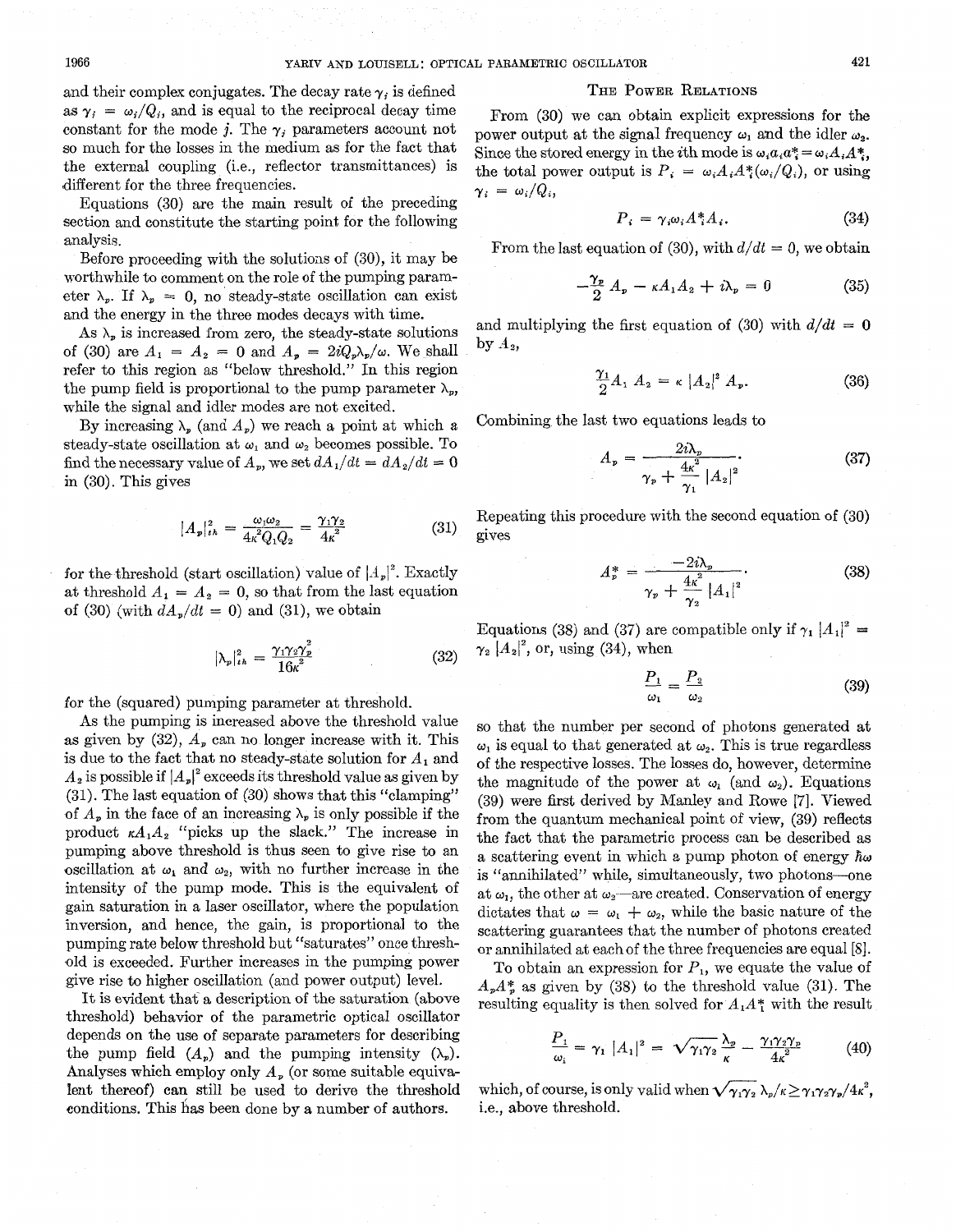Using (32) for  $\lambda_p$  at threshold we can rewrite (40) as

$$
\frac{P_1}{\omega_1} = \frac{\sqrt{\gamma_1 \gamma_2}}{\kappa} (\lambda_p)_{th} \left[ \frac{\lambda_p}{(\lambda_p)_{th}} - 1 \right]
$$
\n
$$
= \frac{\gamma_1 \gamma_2 \gamma_p}{4\kappa^2} \left[ \frac{\lambda_p}{(\lambda_p)_{th}} - 1 \right].
$$
\n(41)

The factor  $\gamma_1 \gamma_2 / 4 \kappa^2$  is, according to (31), the value of  $|A_n|^2$  at threshold, so that (41) can be written as

$$
\frac{P_1}{\omega_1} = \frac{P_2}{\omega_2} = \frac{(P_p)_{th}}{\omega_p} \left[ \frac{\lambda_p}{(\lambda_p)_{th}} - 1 \right].
$$
 (42)

Equation (42) is the basic power equation.  $(P_p)_{th}/\omega_p$  is the rate of photon dissipation at threshold at  $\omega_n$ ,  $\lambda_p/(\lambda_p)_{th}$ , the pumping factor, is the factor by which threshold is exceeded. According to (42), each time the pump intensity is exceeded by an amount equal to the threshold intensity, the photon output at  $\omega_1$  and  $\omega_2$  is increased by  $(P_n)_{th}/\omega_n$ . This linear power relationship is shown in Fig. 1, in which the  $\omega_1$  (and  $\omega_2$ ) photon output, relative to the pump photon at threshold, is plotted vs. the pumping intensity relative to its threshold value.

The conservation of power takes the form of

$$
(P_p)_{th} + P_1 + P_2 = (P_p)_{th} \frac{\lambda_p}{(\lambda_p)_{th}} = P_p \tag{43}
$$

which follows from (42) and the relation  $\omega_n = \omega_1 + \omega_2$ . This relation shows that the total power input is accounted for by the outputs at  $\omega_1$ ,  $\omega_2$ , and the dissipation at  $\omega_p$ , which is "clamped" at its threshold value  $(P_n)_{th}$ .



Fig. 1. The power output (in photons per second) at  $\omega_1$  and  $\omega_2$  relative to the threshold pump input. The linear relation shows how, above threshold, the excess pumping power at  $\omega$  is converted into oscillation power at  $\omega_1$  and  $\omega_2$ , where  $\omega = \omega_1 + \omega_2$ . The saturation of the pump field intensity inside the resonator above horizontal portion of the pump output curve corresponds to the

# OPTIMUM COUPLING

Having obtained in the last section explicit expressions for the power output as a function of the loss, coupling, and pumping parameters, we are in a position to solve for the optimum coupling condition which maximizes the power output.

The starting point is (41),

$$
\frac{P_1}{\omega_1} = \sqrt{\gamma_1 \gamma_2} \frac{\lambda_p}{\kappa} - \frac{\gamma_1 \gamma_2 \gamma_p}{4 \kappa^2}.
$$
 (41)

The loss parameters  $\gamma_{1,2}$  are related to resonator Q's by

$$
\gamma_{1,2} = \frac{\omega_{1,2}}{Q_{1,2}} = \frac{1}{\tau_{1,2}} = \frac{c(1 - R_{1,2})}{2L_{1,2}}
$$

where  $R_{1,2}$  are the effective<sup>1</sup> reflectances and  $L_{1,2}$  is the resonator length at  $\omega_{1,2}$ ,  $\gamma_{1,2}$  can be expressed as the sum of two terms. The first represents the unaviodable residual losses and is taken as  $(\gamma_{1,2})_i$ . The second term is due to the useful output coupling of power and is taken as  $(\gamma_{1,2})_e$ .

$$
\gamma_{1,2} = (\gamma_{1,2})_i + (\gamma_{1,2})_s. \tag{44}
$$

In analogy with the laser coupling analysis [9], we define the ratio of the power output to the residual losses as

$$
S_{1,2} = \frac{(\gamma_{1,2})_e}{(\gamma_{1,2})_i} \tag{45}
$$

and refer to it as the coupling parameter. In practice we can vary  $S_{1,2}$  by varying the reflector transmittance.

We first consider the case when  $\gamma_1 = \gamma_2$ . This may happen when  $\omega_1$  and  $\omega_2$  are so near to each other that separate control of the reflectances is not practical. When this is the case,  $(41)$  becomes

$$
\frac{P_1}{\omega_1} = \frac{\gamma \lambda_p}{\kappa} - \frac{\gamma^2 \gamma_p}{4 \kappa^2}
$$

or, using (44) and (45),

$$
\frac{P_1}{\omega_1} = \gamma_i (S+1) \frac{\lambda_p}{\kappa} - \frac{\gamma_i^2 \gamma_p}{4\kappa^2} (S+1)^2. \tag{46}
$$

The part of  $P_1$  which is available as output is  $(P_1)$ , and is given by

$$
\frac{(P_1)_e}{\omega_1} = \frac{P_1}{\omega_1} \frac{S}{S+1}
$$
 (47)

which, using (46), becomes

$$
\frac{(P_1)_e}{\omega_1} = \frac{\gamma_i \lambda_p}{\kappa} S - \frac{\gamma_i^2 \gamma_p}{4\kappa^2} (S+1) S. \tag{48}
$$

 $\lambda_{\mathsf{p}} / (\lambda_{\mathsf{p}})_{\tau\mathsf{H}}$  Maximization of the power output  $(P_1)_{\mathsf{e}}$  with respect to X yields

$$
S_{\text{opt}} = \frac{1}{2} \left( \frac{4\kappa \lambda_p}{\gamma_i \gamma_p} - 1 \right).
$$

<sup>1</sup> i.e., adjusted so as to account for the total loss per pass.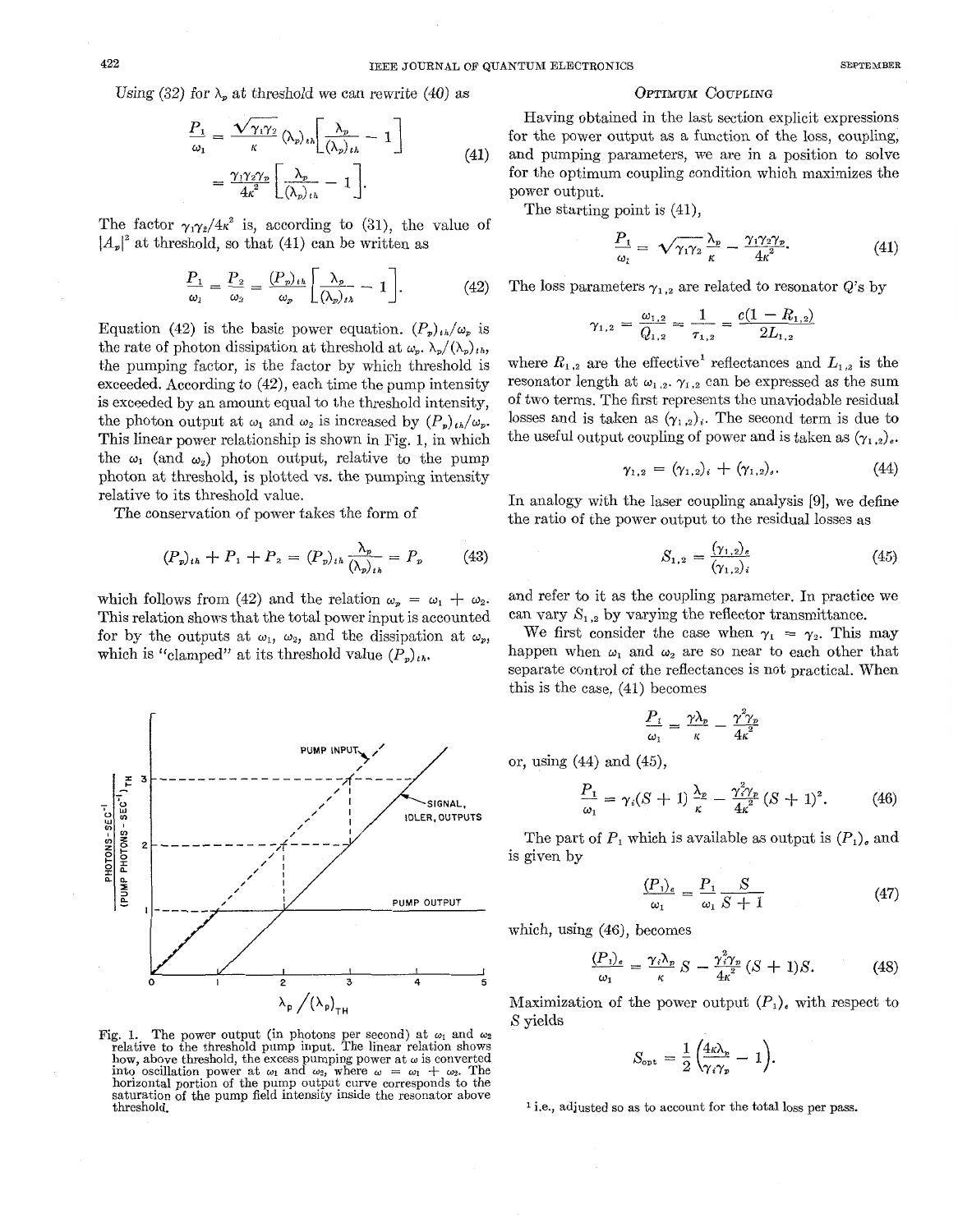According to (32), the factor  $\gamma_i \gamma_p/4\kappa$  is equal to the value where of the threshold pumping parameter  $(\lambda_n)_{i}$  for zero coupling (i.e., for  $\gamma_1 = \gamma_2 = \gamma_i$ ). We designate it as  $(\lambda_p)_{ik}^0$ , and rewrite the expression for the optimum coupling as

$$
S_{\text{opt}} = \frac{1}{2} \left[ \frac{\lambda_p}{(\lambda_p)_i^0} - 1 \right] \tag{49}
$$

which shows that near threshold the optimum coupling is near zero, since even a slight increase in coupling, and hence, in losses, quenches the oscillation.

$$
|A_{\nu}|^2 = \frac{\gamma_1 \gamma_2}{4\kappa^2} \tag{50}
$$

where  $\kappa$ , the coupling parameter, is defined by  $(28)$ , and involves an integral over the volume of the resonator of the product of the electric field components at  $\omega_1$ ,  $\omega_2$ , and  $\omega$ . Let us consider a resonator supporting plane wave-like propagation along the x-direction. Let the length (in the *<sup>x</sup>*direction) be *L* and the beam cross sections *A.* The

spatial variation of the normalized field amplitudes is then\n
$$
E_a(r) = \sqrt{\frac{2}{LA}} \sin \frac{\pi a}{L} x
$$
\n(51)\nwhere the time-varying coupling can

the form of which satisfies (7).

the form of which satisfies (7). Form of which satisfies (7).<br>
The parameter  $A_p$  can be replaced by an expression<br>
e form of which satisfies (7).<br>  $E_p(x) = E_{p0} \sin \frac{\pi m x}{L}$  (52) According to (58), the threshold pu<br>
inversely proportional to  $F(\Delta k L)$ , a

$$
E_p(x) = E_{p0} \sin \frac{\pi m x}{L} \tag{52}
$$

by recognizing that the stored energy at  $\omega$ ,  $\omega |A_{\nu}|^2$ , is equal, according to (52), to  $\frac{1}{4} \epsilon E_{p0}^2 V$ , where  $V = LA$  is the resonator mode volume. This gives  $|A_{\nu}|^2 = (\epsilon/4\omega)E_{\nu}^2 V$ , and the threshold condition (50) becomes

$$
(E_{\nu^0}^2)_{th} = \frac{\omega \gamma_1 \gamma_2}{\kappa^2 \epsilon V}.
$$
 (53)

To evaluate  $\kappa$  we first need to obtain an expression for the integral of (28). Taking  $E_{1i}$ ,  $E_{2i}$ ,  $E_{pk}$  in the form of (51),

$$
E_{1i} = \sqrt{\frac{2}{LA}} \sin k_1 x
$$
  
\n
$$
E_{2i} = \sqrt{\frac{2}{LA}} \sin k_2 x
$$
 (54)  
\n
$$
E_{pk} = \sqrt{\frac{2}{LA}} \sin kx
$$

and defining

$$
\Delta k = k - (k_1 + k_2) \tag{55}
$$

we obtain from (28)

$$
\Delta k = k - (k_1 + k_2)
$$
 (55)  
\nm (28)  
\n
$$
\kappa = \frac{1}{2} \sqrt{\omega \omega_1 \omega_2} \frac{d_{ijk}}{\epsilon^{3/2} V^{1/2}} F(\Delta k L)
$$
 (56)

$$
F(\Delta k L) = 4 \frac{\sin^2 \left(\frac{\Delta k L}{2}\right)}{\Delta k L}.
$$
 (57)

 $S_{opt} = \frac{1}{2} \left[ \frac{m_p}{(\lambda_p)_i^0} - 1 \right]$  (49) Substituting (56) into (53) leads to the following form of the threshold condition:

$$
\Delta kL
$$
\n56) into (53) leads to the following form of  
\ncondition:\n
$$
\frac{d_{ijk}(E_{p0})_{th}}{2\epsilon}F(\Delta kL) = \frac{1}{\sqrt{Q_1Q_2}}
$$
\n(58)

THE THRESHOLD CONDITION where we used  $\gamma_{1,2} = \omega_{1,2}/Q_{1,2}$ . This form is the most convenient for numerical calculations.  $F(\Delta kL)$  has, as will  $|A_{\nu}|^2 = \frac{\gamma_1 \gamma_2}{4\kappa^2}$  (50) is equal to  $\delta \epsilon$ , the amplitude of the modulation (at  $\omega$ ) of the optical dielectric constant  $\epsilon$  by the pump field. Equa-<br>parameter, is defined by (28), and to (58) is thus of the f tion (58) is thus of the form The threshold condition as reproduced from (31), is be shown, a maximum magnitude of near unity.  $d_{ijk}E_{n0}$ 

$$
\delta\epsilon/2\epsilon = \frac{1}{\sqrt{Q_1Q_2}}\ ,
$$

which is similar to the oscillation condition of varactor paramps, which is

$$
\frac{\Delta c}{2\sqrt{c_1c_2}}=\frac{1}{\sqrt{Q_1Q_2}}\ ,
$$

where the time-varying coupling capacitance is

$$
c = c_0 + \Delta c \cos \omega t.
$$

### INDEX MATCHING AND FREQUENCY TUNING

According to (58), the threshold pump field  $(E_{p0})_{th}$  is inversely proportional to  $F(\Delta kL)$ , as defined by (57). The maximum of  $F(\Delta kL)$  occurs for  $\Delta kL = 2.33$  and has a value of  $F(2.33) = 1.445$ . The index matching condition for plane waves is  $\Delta k = 0$  [10]. For practical purposes, the distinction between the two cases is not significant, since for  $\lambda \sim 1 \mu$ ,  $|k| \sim 10^5$ .

According to (58), the pair of frequencies  $\omega_1$  and  $\omega_2$ , which is excited into oscillation, is that for which the factor  $\sqrt{Q_1 Q_2} F(\Delta kL)$  is a maximum. The maximum of  $F(\Delta kL)$ was shown to occur, very nearly, for

$$
k = k_1 + k_2 \tag{59}
$$

so that, for frequency independent Q's, the oscillating frequencies  $\omega_1$ ,  $\omega_2$  will be those for which condition (59) and the energy conservation condition  $\omega = \omega_1 + \omega_2$  are satisfied. For a given orientation of the nonlinear crystal with respect to the axis of the optical resonator,  $(59)$  will be satisfied for only one  $\omega_1$ ,  $\omega_2$  pair.<sup>2</sup> The orientation of the nonlinear crystal will thus provide a means for tuning the output frequencies.

As an example, we consider the case of a KDP  $(KH_2PO_4)$ crystal. When  $\omega_1 = \omega_2$ , i.e., the degenerate oscillator, the

<sup>\*</sup> Under certain conditions in some crystals it is possible to satisfy (56) **(59)** for two different pairs of frequencies.